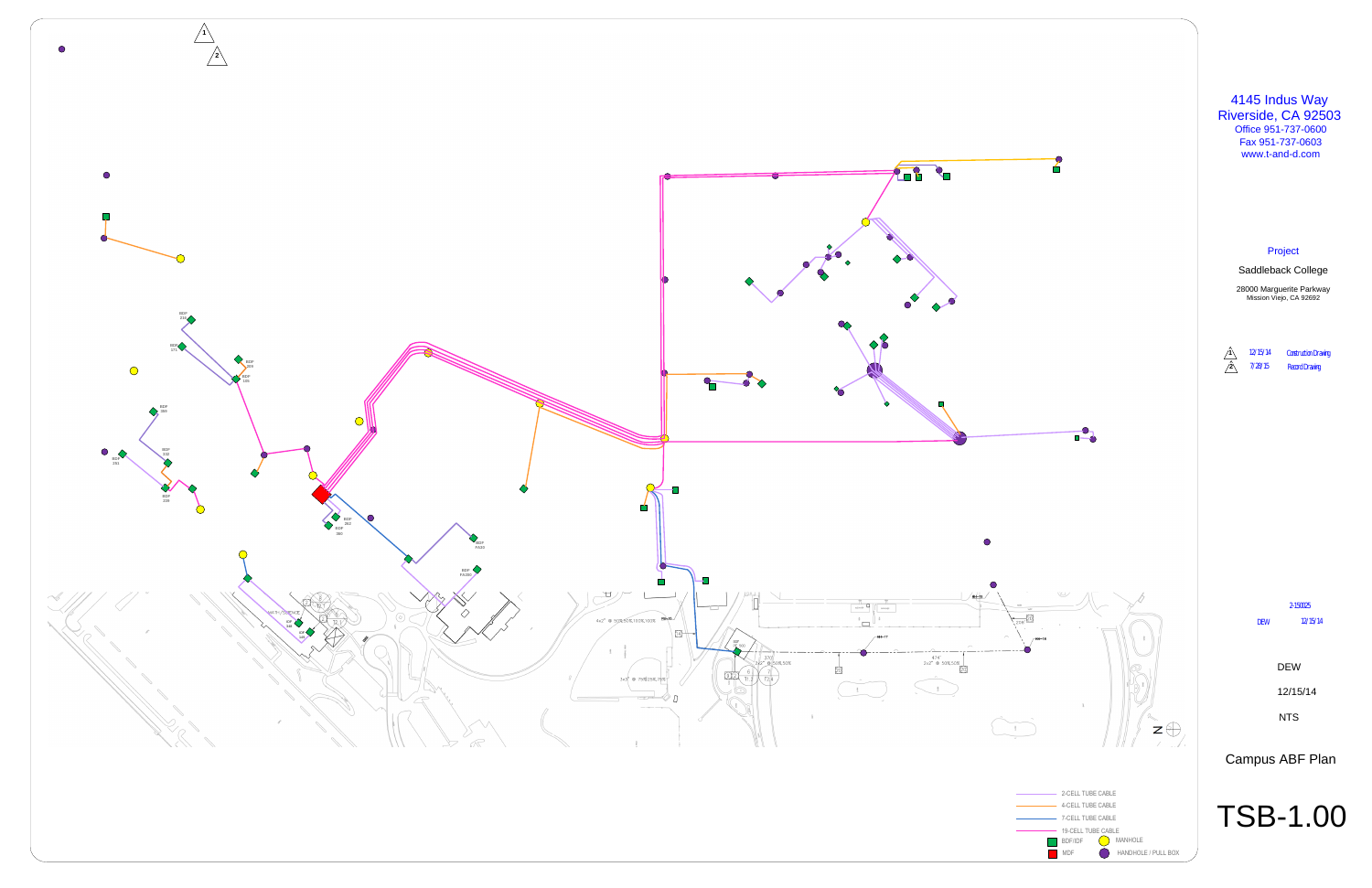Q3: In regards to Proposal Form C. Related Experience and Methodology: Under section 3. Related Experience of the Firm: We have several relevant projects that are currently in construction and have been DSA approved. Will you accept completion of design in this section?

A3: Completed projects are required.

Q4: Under section 3. Related Experience of the Firm: Our proposed project team members have several relevant projects completed at other firms within the last 5 years. May we include these projects in this section?

A4: Yes, however firms shall specifically denote that the proposed team member performed the services with another firm.

Q5: Under section 3. Related Experience of the Firm: Our proposed subconsultant team members have several relevant projects we'd like to include in this section. May we include these projects here?

A5: Yes, however firms shall specifically denote that the proposed subconsultant performed the services with another firm.

Q6: Is there a budget for each project?

A6: Project 1: \$1,500,000 Project 2: \$950,000

Q7: Project 1 Item 4 Scope of Services – Administrative Services paragraph 5 – LEED Gold does not appear to be appropriate for these projects. Please confirm this is not necessary.

A7: LEED Gold standards will not apply to these projects.

Q8: Project Specific Scope of Services Project 1, paragraph 1, Investigation of Existing Fire Alarm Systems: Are there as-builts available for every building? Are there DSA A-numbers for each of the existing fire alarm systems in each building? DSA will require this. Has it been confirmed that all of the existing devices in each building can be reused and are listed for use with the new fire alarm panels?

A8: The existing system is fully functional and all of the components can be reused provided they are compatible with the new system design. The DSA A-numbers will be provided to the selected firm. As part of Addendum No. 1, the District will include the Air Blown Fiber (ABF) as-builts as of October 2015 in PDF format, which do not include the new stadium, tennis center, science building, or revisions to the Child Development Center and public driving range building. The District will also include a schematic of the Fire Alarm Backbone Architecture as of August 2018 as part of Addendum No. 1.

Q9: Component 1: Specific Campus-wide System Replacement, paragraph 1 under Scope of Services: "All additional raceway or conductors required by the new equipment shall be a part of the design." How are we to put a fee to this when we won't know how much additional conduit and wiring is required until we actually design the project?

A9: Documents listed in response A8 should provide the basis for the information requested.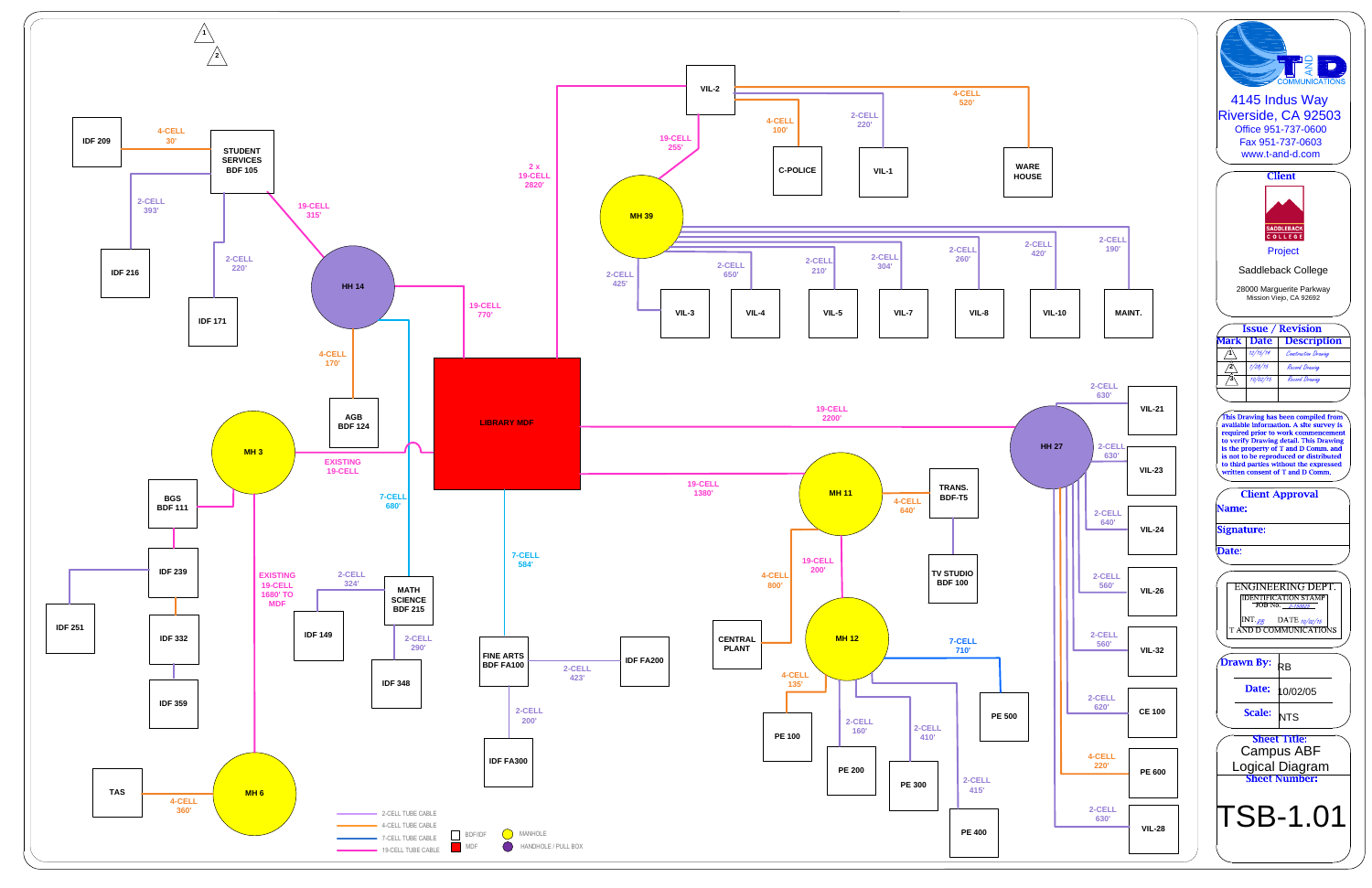Q10: Component 2 – Complete area detection is required for the Science Building. What is the expectation for the new wiring? Is all of it supposed to be concealed? Can exposed raceway be used? Will we need to include painting and patching in our scope of work?

A10: The building is 95% T-Bar ceiling, surface mounted/exposed raceways will not be acceptable. All wiring shall be concealed unless it is deemed acceptable by the District during the design phase. If any dry cut/patch is required, it shall be included within the design scope.

Q11: Does the District have a preferred manufacturer or District Standard for the Fire Alarm System?

A11: The basis of design shall be Notifier.

Q12: Is the District interested in a Mass Communication / Fire Alarm System?

A12: The District is not interested in a Mass Communication / Fire Alarm System for the panel replacement component of the project. The smoke detector replacement component of the project may be subject to DSA requirements/enhancements to be code compliant.

Q13: Verify the intent of the project is to replace all existing Fire Alarm Control Panels and associated "headend" communication/control equipment only, with all existing field initiating and notification devices to remain, with exceptions of code required modifications.

A13: The panel replacement project component is a replacement in kind project.

Q14: Request identification of quantity of site Buildings and facilities to be involved within project scope for fire monitoring network & FACP upgrades.

A14: The building list is provided as part of Addendum No.1.

Q15: Request quantity of existing Fire Alarm Control Panels to be replaced/upgraded within project scope.

A15: See A14.

Q16: Verify or clarify the project Intent is not the complete upgrade of all initiating and notification devices with the buildings to be involved within project scope upgrades.

A16: Confirmed, this is not a project to upgrade the initiating and notification devices.

Q17: Verify the intent of project is to replace all existing Duct Smoke Detection with Area Smoke Detection coverage within a protected space currently served by the Smoke Duct Detection, with exceptions of code required modifications.

A17: This scope of services is only required for the Science Building.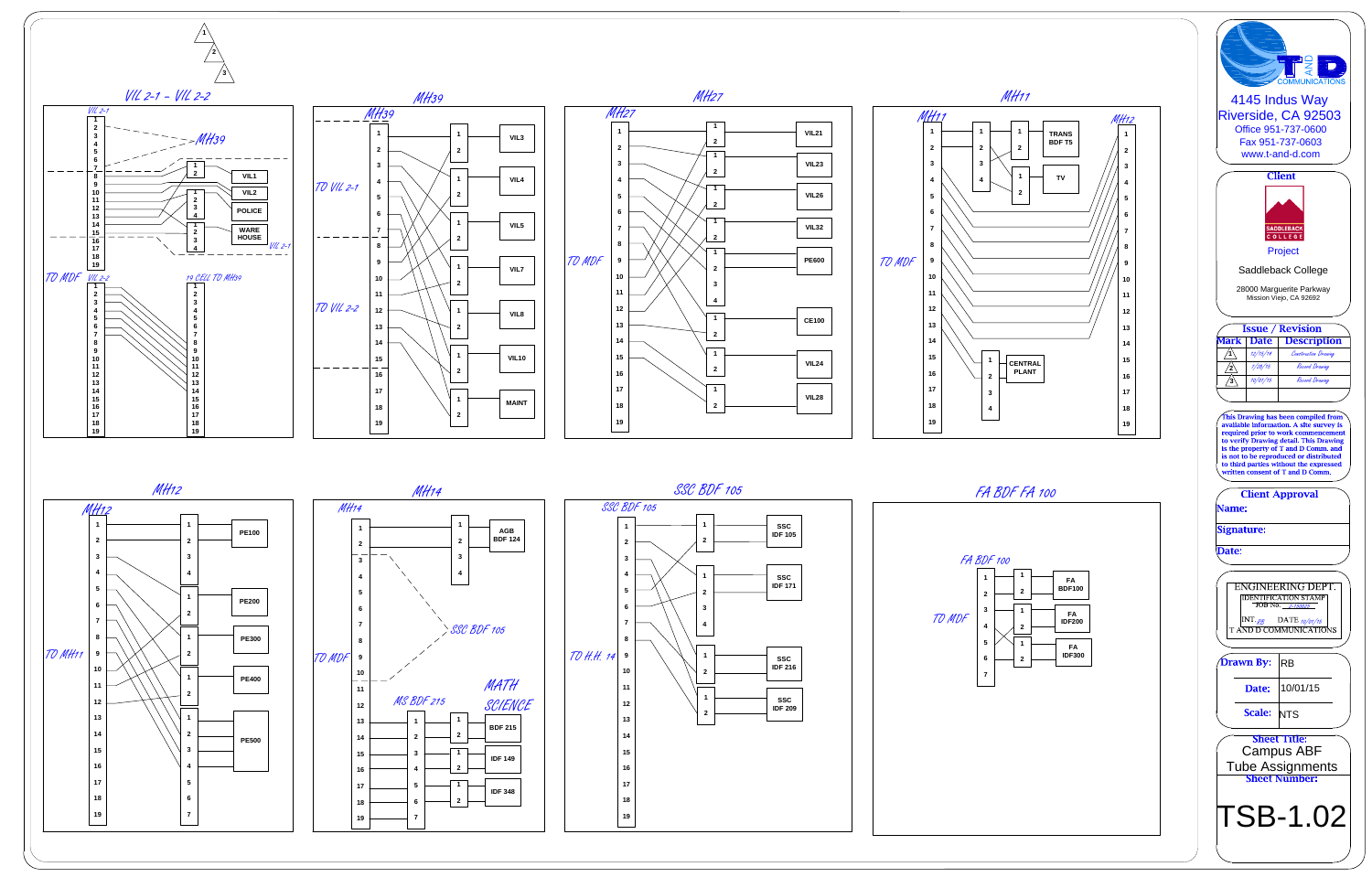Q18: Verify or clarify the project Intent is not the complete upgrade of all other initiating and notification devices with the Science Building to be involved within project scope upgrades.

A18: Confirmed, this is not a project to upgrade the initiating and notification devices.

Q19: Is there any chance the diving platform will be abandoned? What is a "vision window" in the pool?

A19: The diving platform will not be abandoned. Per the scope of services identified in the RFQ&P the services for the diving board shall include a structural assessment followed by a recommendation for repairs. The large pool's vision window was removed and infilled about 10 years ago. The vision window appears to have rusting on the structural members/rebar and per the scope of services identified in the RFQ&P, the services for the vision window shall include a structural assessment followed by a recommendation for repairs.

Q20: Is the District Controlled Allowance a maximum fee?

A20: The District Controlled Allowance for each project is set at a Not to Exceed Fee as identified on Proposal Form E Fee and Rate Proposal. See Appendix D Sample Agreement for language related to the terms and conditions for the District Controlled Allowance.

Q21: What is the square footage for the fire alarm project? How many buildings are there in the campus?

A21: The building list will be provided as part of Addendum No.1.

Q22: About how old is the Science Building at Saddleback?

A22: The Science Building at Saddleback is five (5) years old.

Q23: Can a campus site walk be arranged? And if not as an overall group, can we go individually?

A23: The District will be hosting an optional site walk on Thursday November 12, 2020 from 9:00 a.m. to 11:00 a.m. Contractors interested in this site visit are required to RSVP by emailing Louis Sessler at [lsessler@saddleback.edu.](mailto:lsessler@saddleback.edu) Further instruction will be given to those who email their RSVP.

Q24: Confirm Proposal Form F and Appendix E are not required submissions in our proposal.

A24: Proposal Form F is a required form and shall be submitted with your firm's proposal. Appendix E is not a required form.

Q25: Will an attendee list of firms for today's meeting be posted for reference?

A25: A list of the firms present at the pre-proposal meeting is attached to this Addendum.